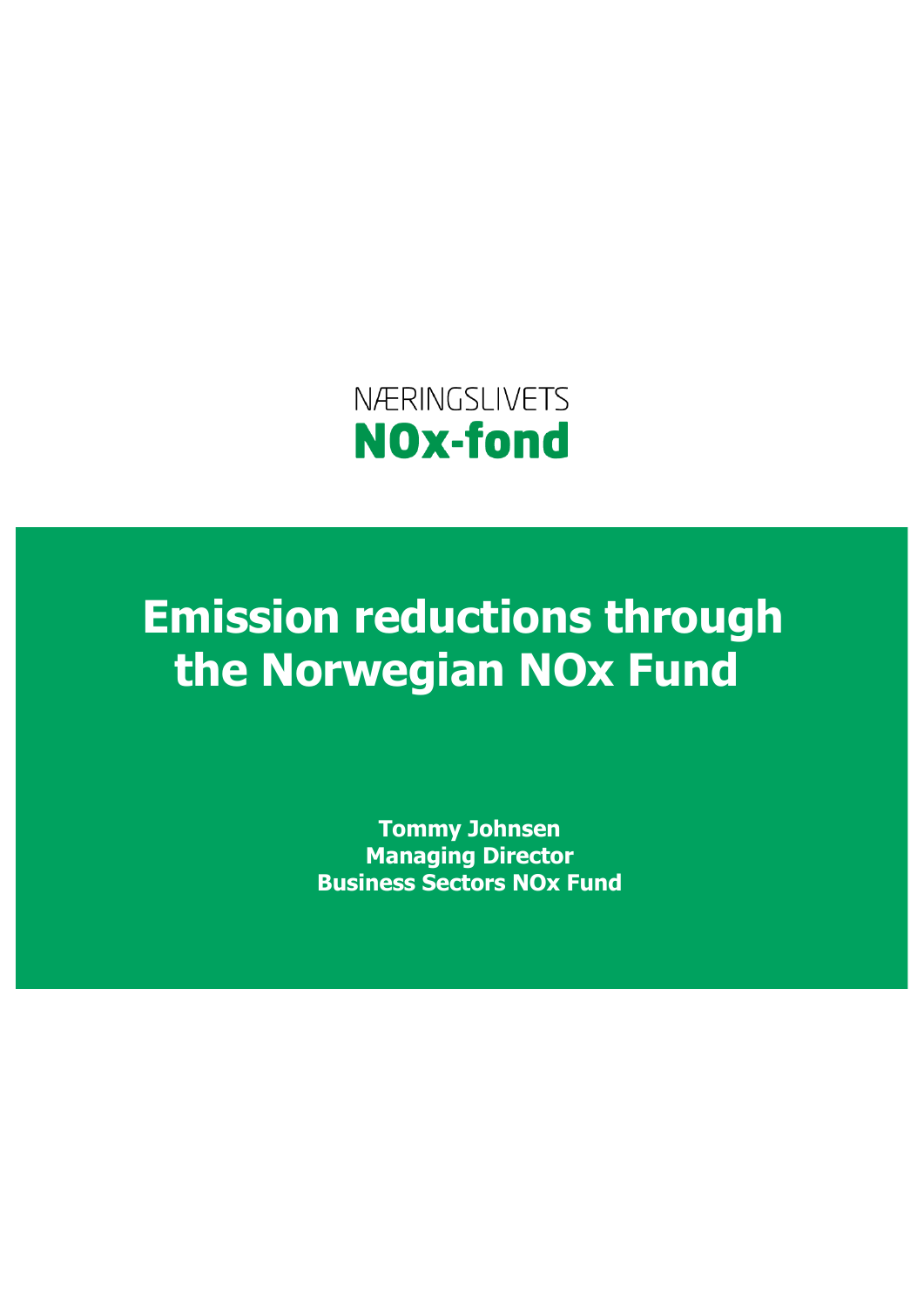#### **Environmental NOx-Agreement 2008 - 2017**

- Agreement between 15 Norwegian business organizations and the Ministry of the Environment
- Notified at EFTA Survellilance Authority
- Affiliated enterprises are entitled to exemption from the Norwegian fiscal NOx tax of 19 NOK (= EUR 2,2) per kg NOx
- Instead they pay lower rates into the fund:
	- Oil and gas production: 11 NOK (= EUR  $1,3$ )
	- Shipping and others:  $4$  NOK (= EUR 0,5)
- 861 affiliated entreprises have joined, which gives the NOx Fund an annual income of approximately 650 mill. NOK (EUR 75 mill.)

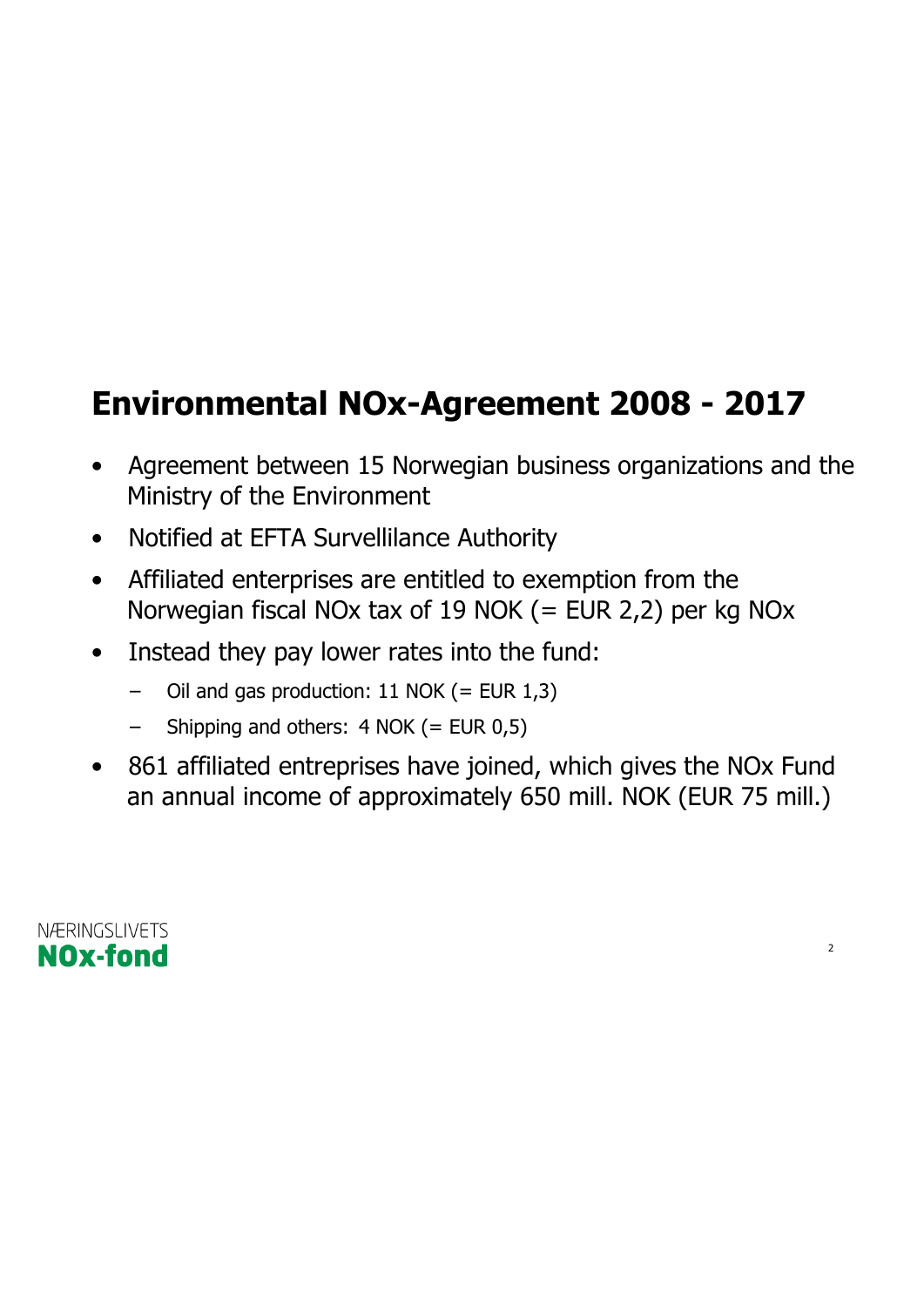#### **Principle illustration**



NÆRINGSLIVETS **NOx-fond**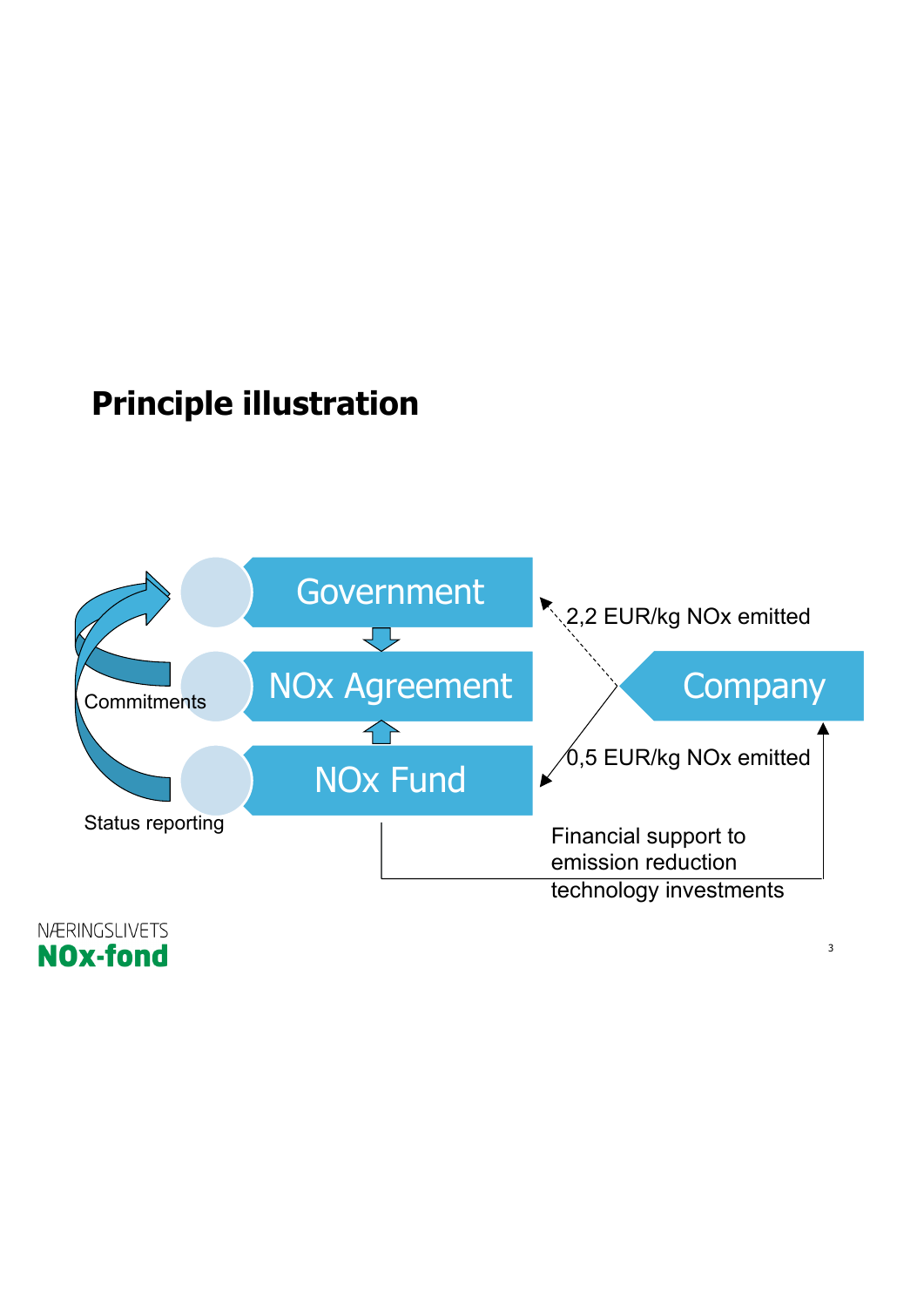### **Who can get funding**

- Objects subject to tax (Ships>750 kW, power plants>10 MW)
- Geographical operating area:
	- Between Norwegian ports
	- Between Norwegian offshore installations
	- Fishing in Norwegian economical zone (250 nm)
- Support is flag state indepedant
- Installation must completed by end 2017

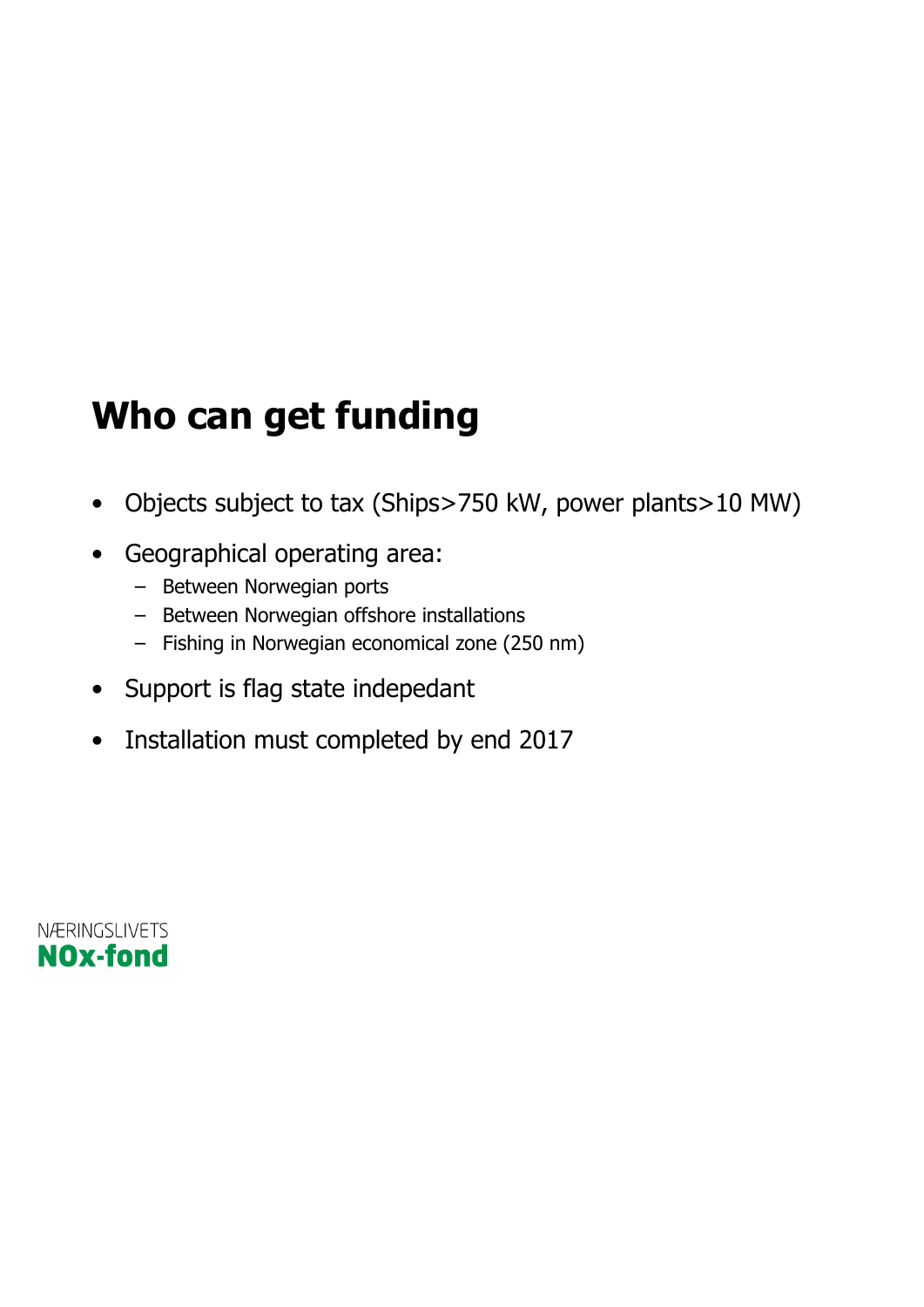### **Funded Technologies**

- LNG/gas fuelled ships and power plants
- Shore power to ships et berth
- Battery power
- Exchange to new engines or modification of old
- Exhaust gas cleaning (SCR, SNCR, EGR…)
- Reduction of fuel consumption –not for newbuilds (improvments of rudder, propeller, energy consuming equipment)

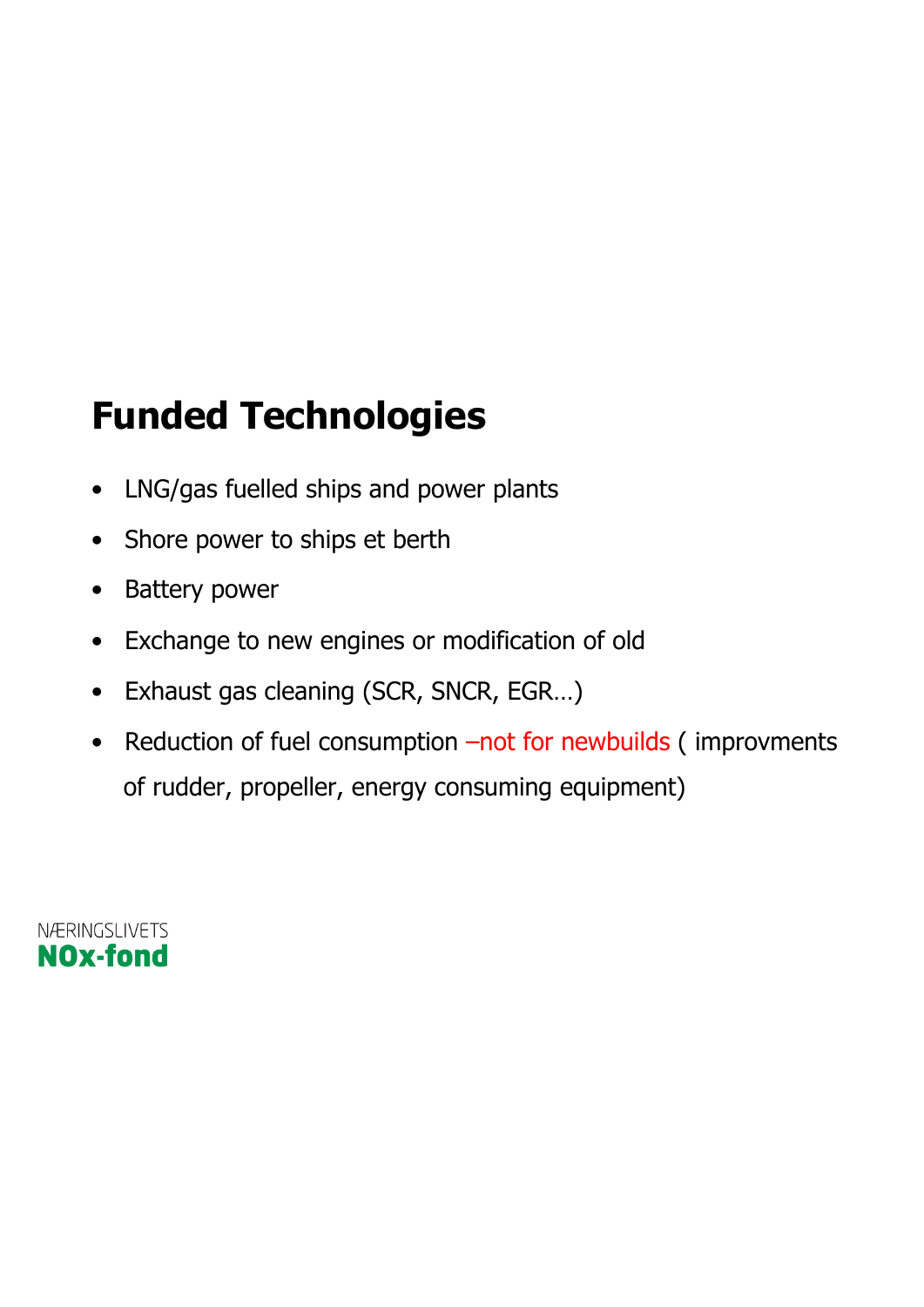### **Support**

- Investment support
- Current support rates are 100–300 NOK (=EUR 12–36) per kg NOx
	- $-$  SCR = 100 kr/kg NOx reduced
	- All other technologies= 200 kr/kg NOx reduced
	- Batteri = 300 kr/kg NOx reduced
- Max. 80% av investment cost
- Funding is paid according to actual achieved NOx-reductions after technology is installed and verified

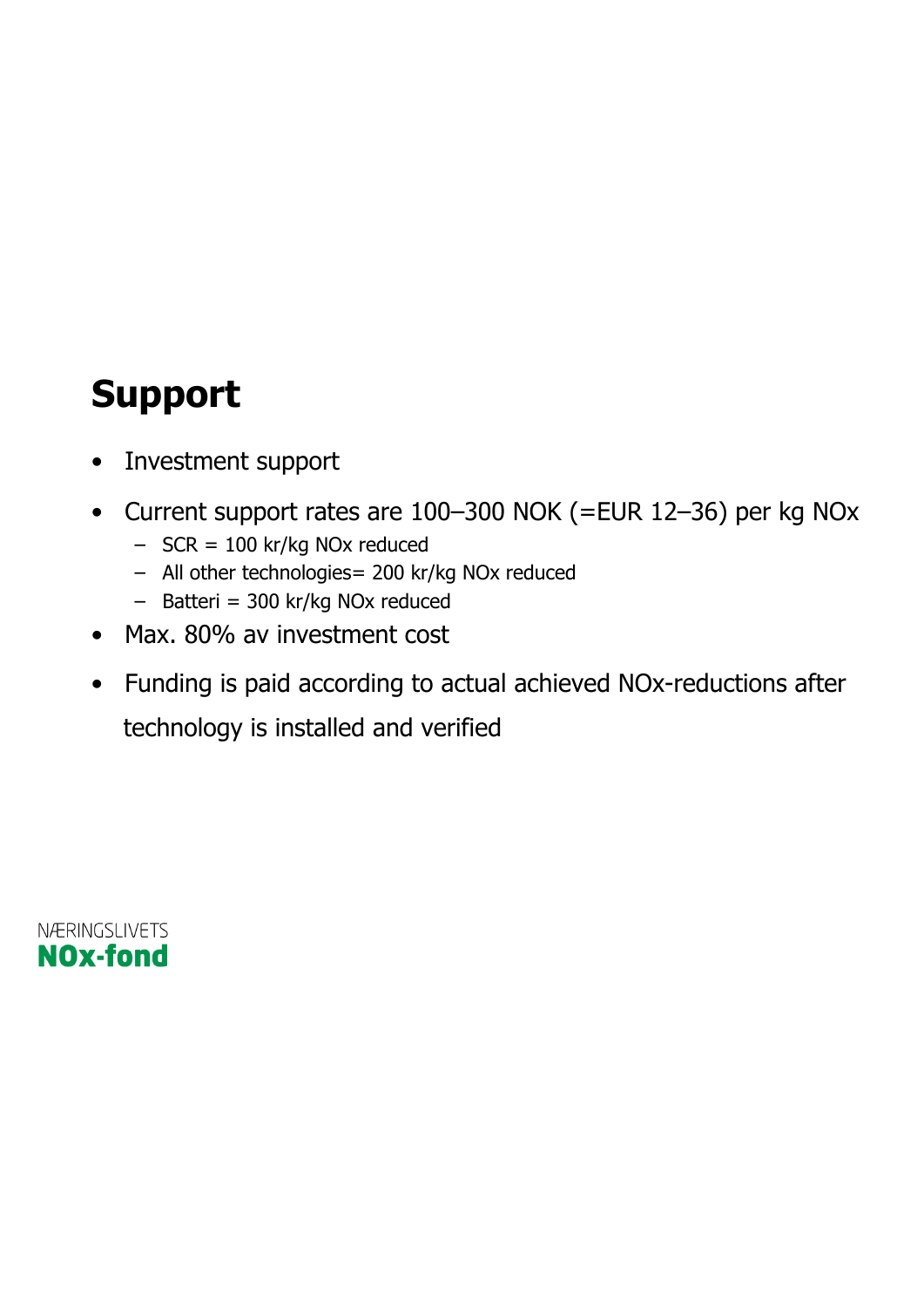#### **Funding so far distributed on measure**  $type ( $\sim$  5000 mill. NOK = EUR 550 mill)$



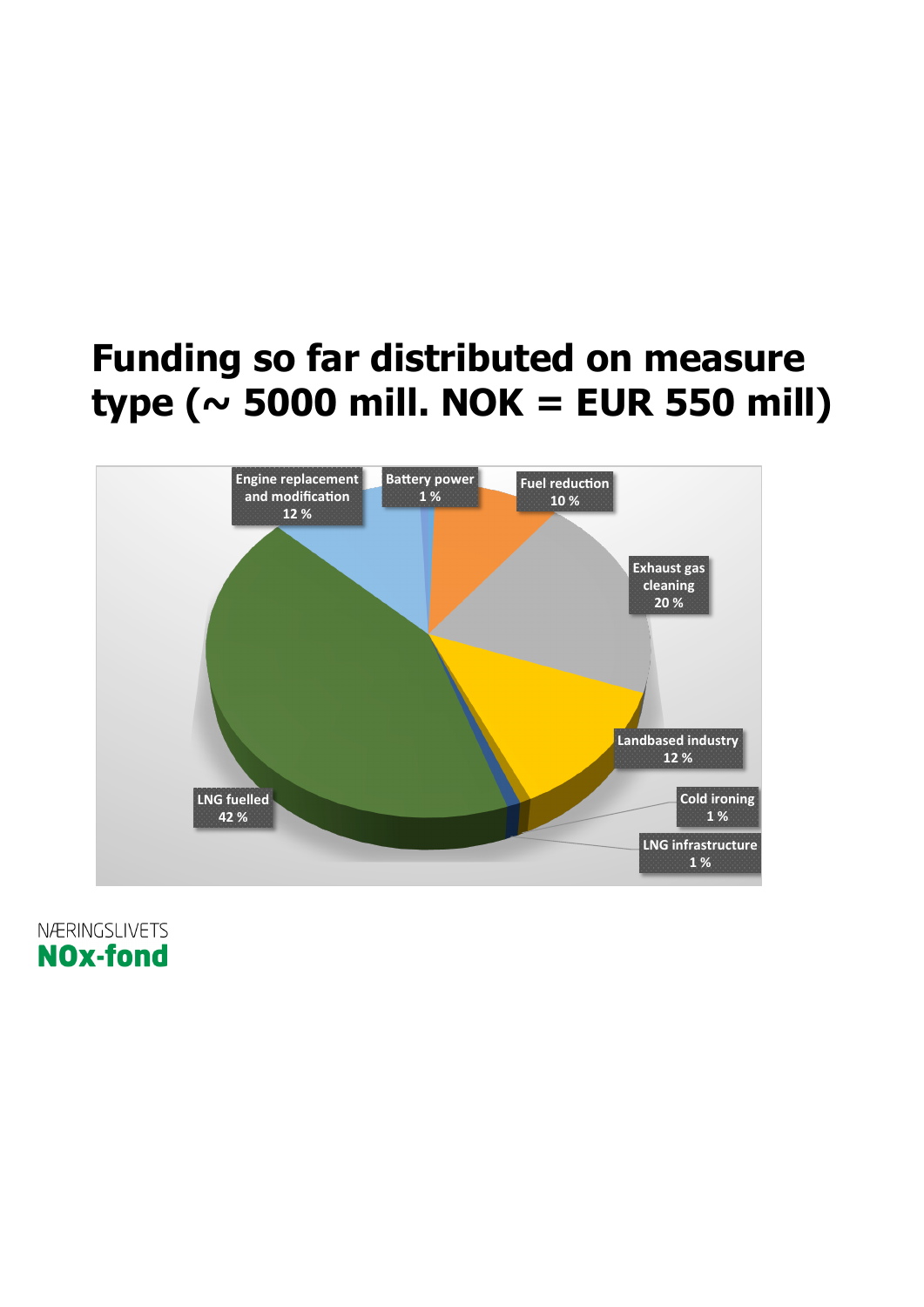## **The NOx-fund's project portfolio**

- 910 projects, of which 650 is completed
- Support per project varies from 0,05 100 mill. NOK (up to 11 mill. EUR)
- 80% of project are on ships







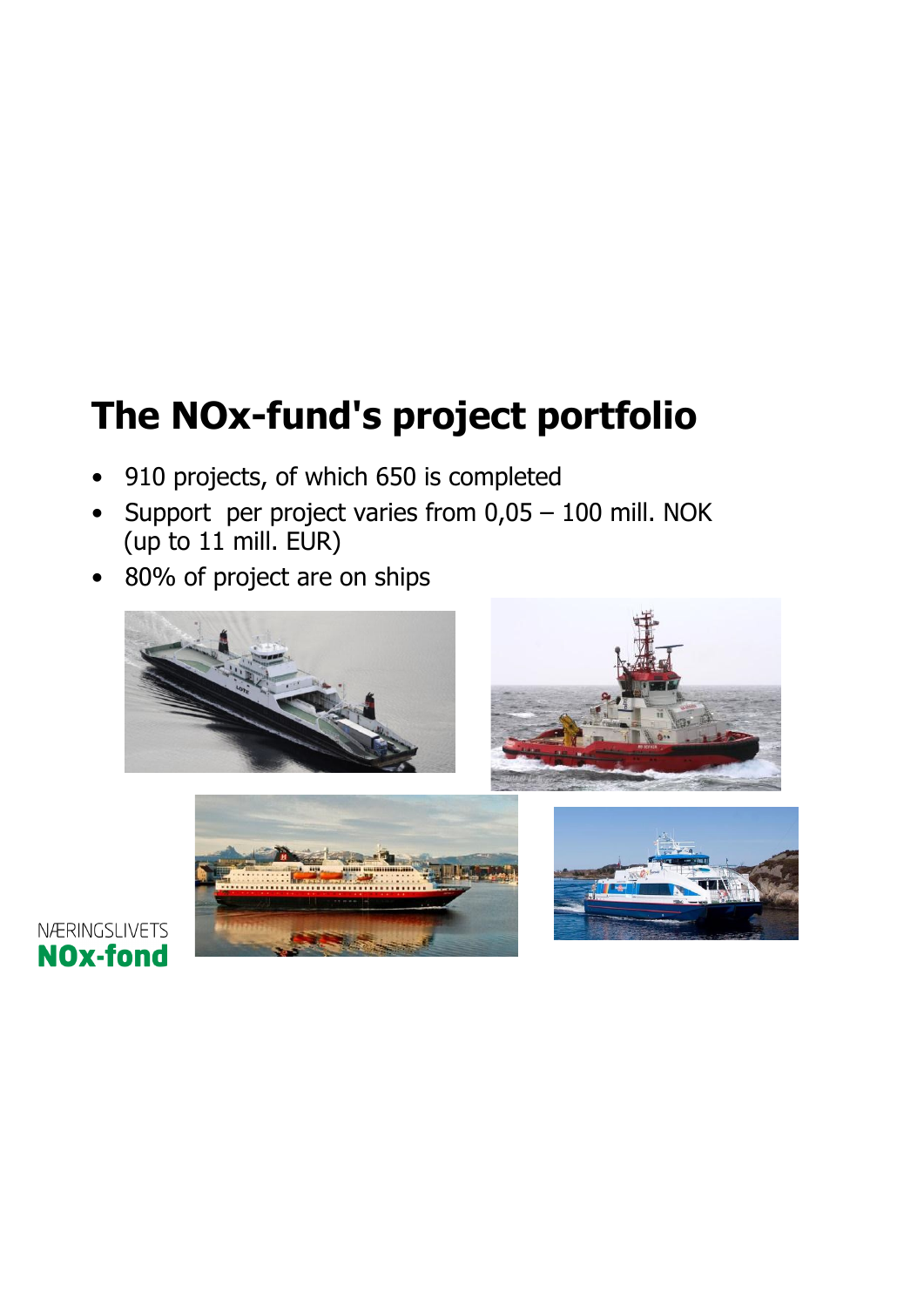

### **NOx reductions and commitments**

NÆRINGSLIVETS **NOx-fond** 

In addition annual CO2-emissions are reduced with **500 000 tons**!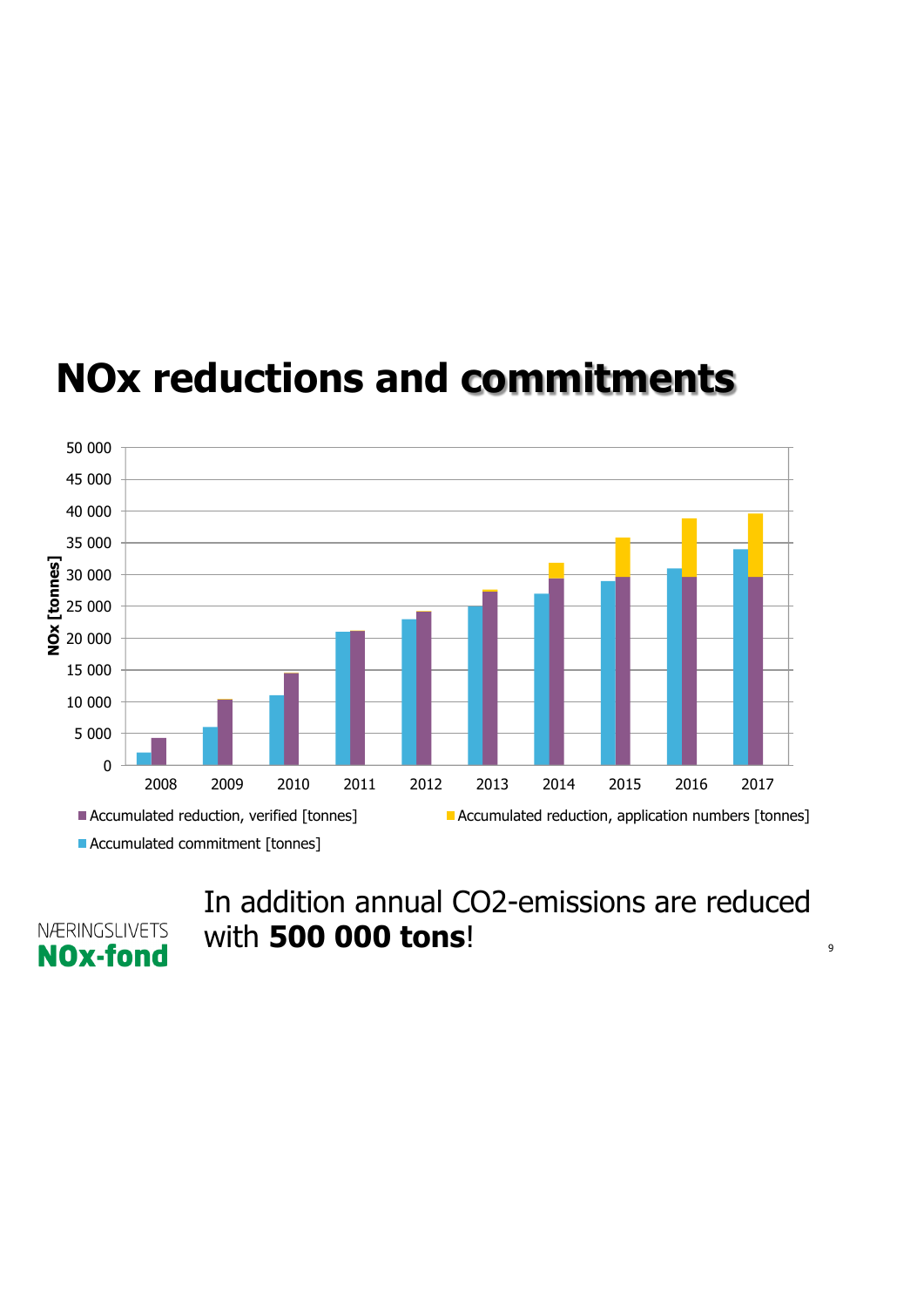### **The NOx Fund after 2017**

- Norwegian government and business organisations agree to start negotiation to continue beyond 2017
- Prolonged 5-10 years
- Must be re-notified by ESA
- Expected to be in place during 2016

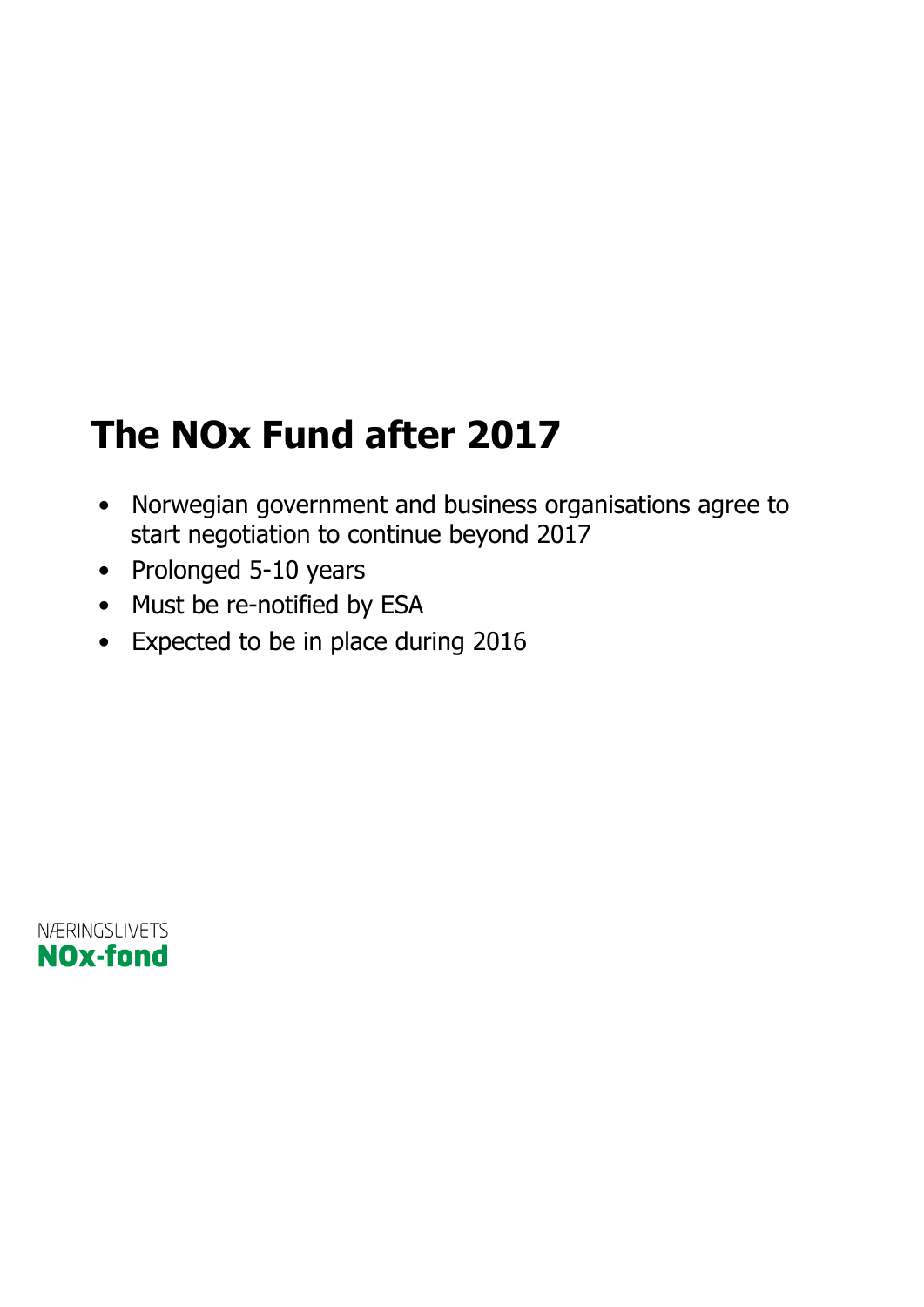### **Project examples and support rates (1)**



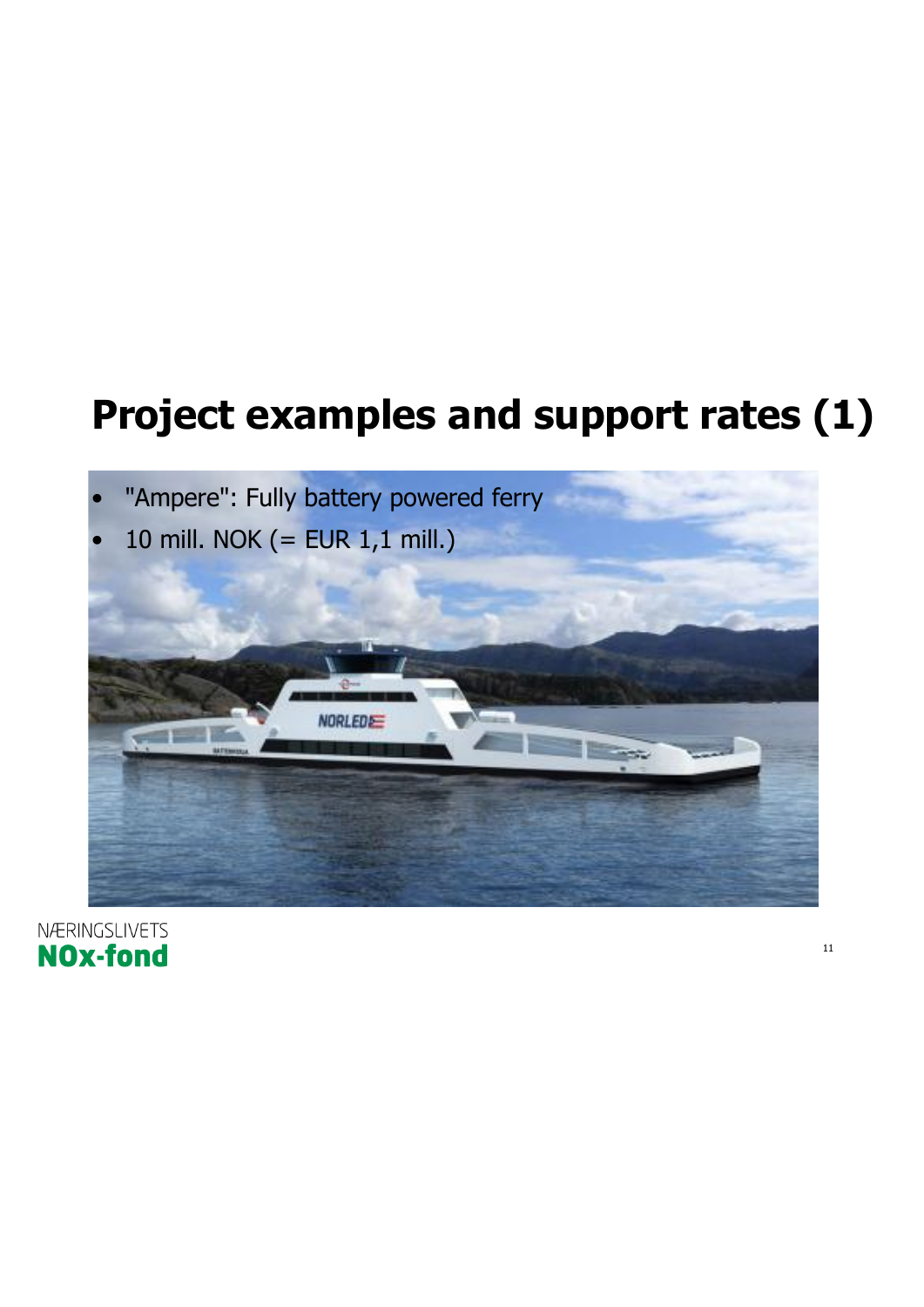## **Project examples and support rates (2)**

- Hurtigruten "Midnattsol": More fuel efficient low NOx engines
- 12 mill. NOK (= EUR 1,4 mill.)



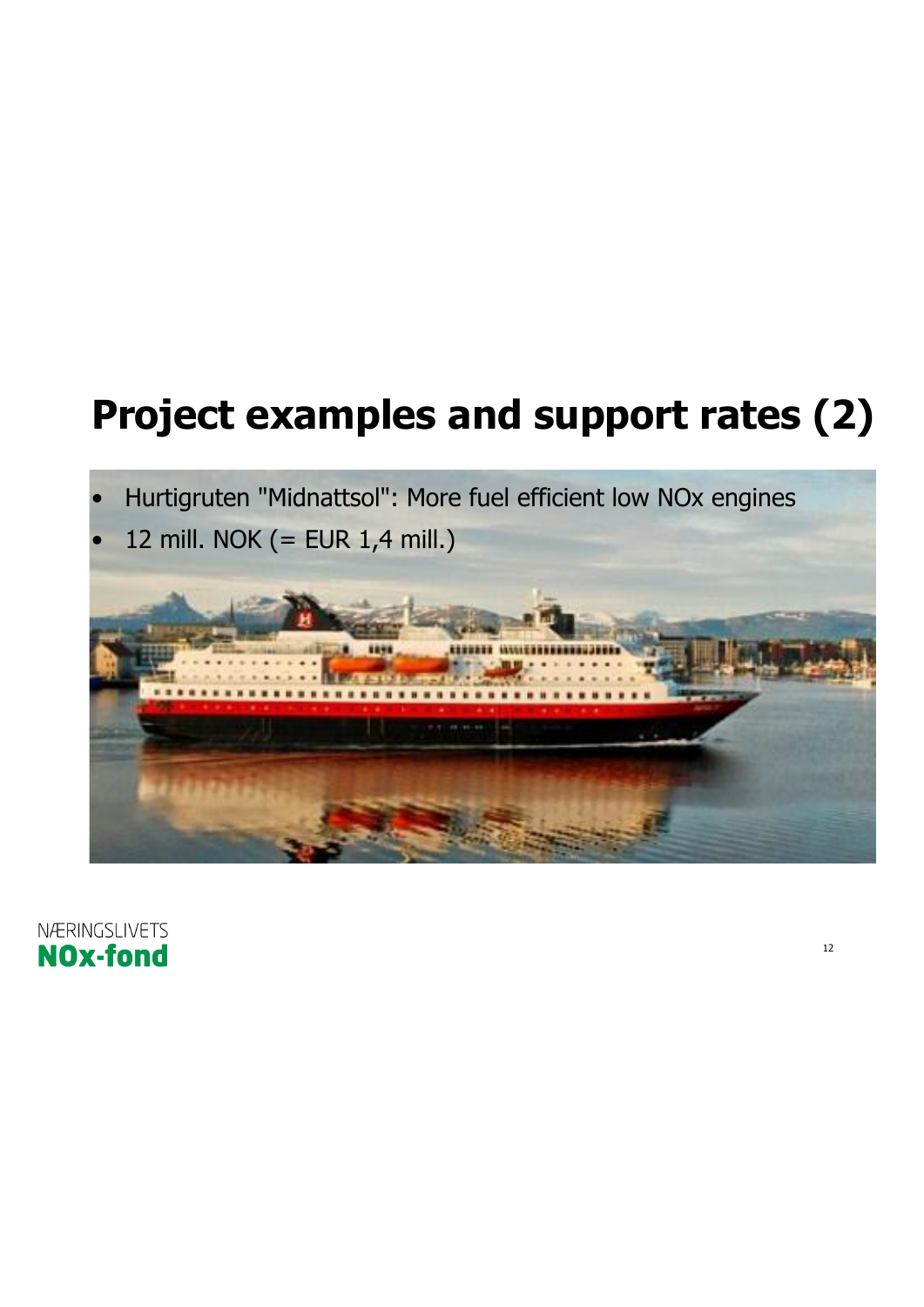## **Project examples and support rates (3)**

"Clipper Viking": Scrubber with EGR • 10 mill. NOK (= EUR 1,1 mill.) **CLIPPER VIKING** 

NÆRINGSLIVETS **NOx-fond** 

Clipper Viking 12 07 07 Cuxhaven @ A.Spörri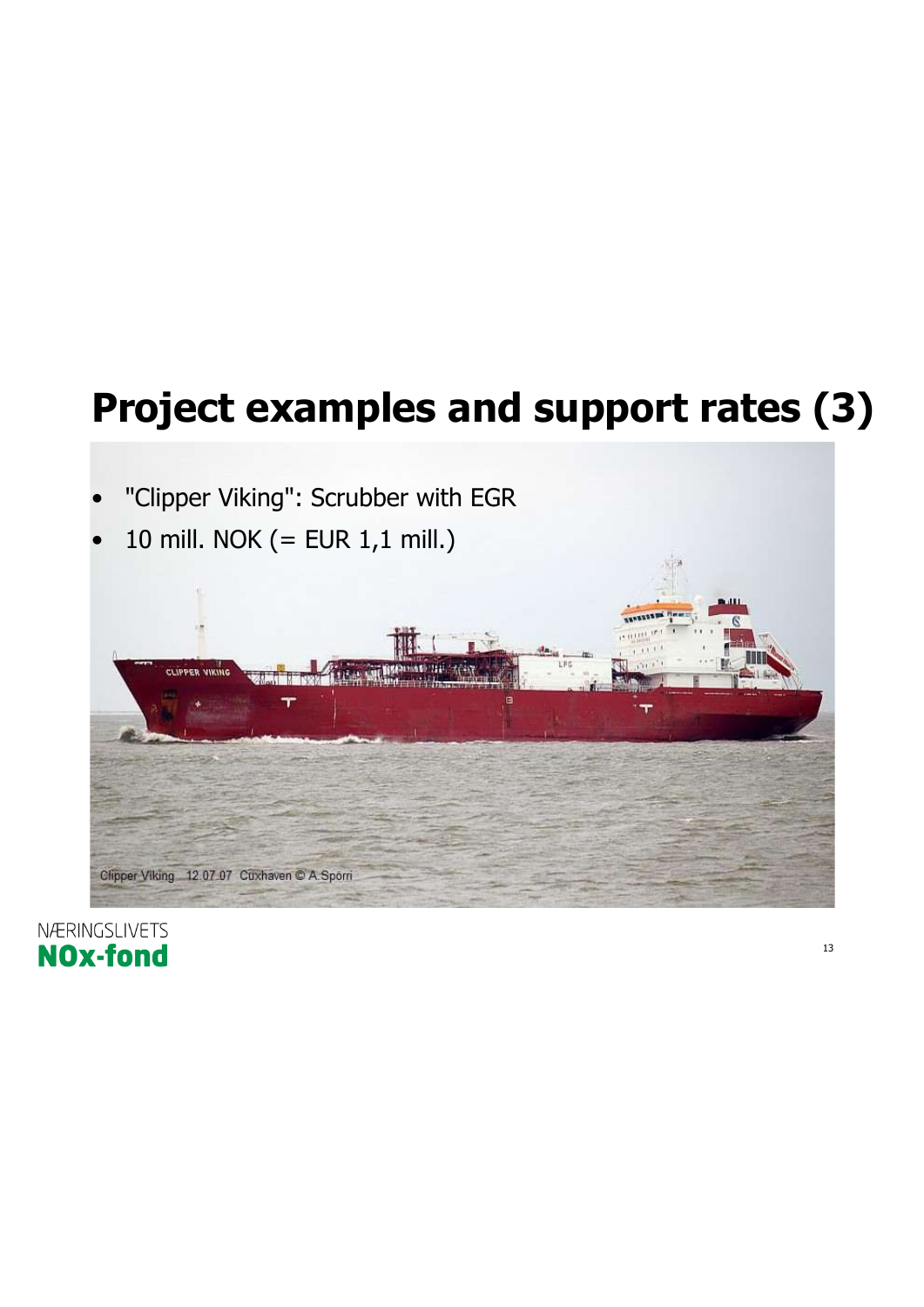## **LNG propulsion of ships**

- In 2008 only 3 ships except ferries were running on LNG
- The NOx Fund has granted support to **70 ships**, converted to LNG or newbuilds. 42 have been delivered so far.
- In total Norway will have more than 80 LNG ships in a few years time (incl. Ferries on Government demand)
- LNG is used in various ship segments
	- Ferries
	- Cargo
	- Plattform Supply Vessels
	- Ro-pax
	- Tankers
	- Tugs



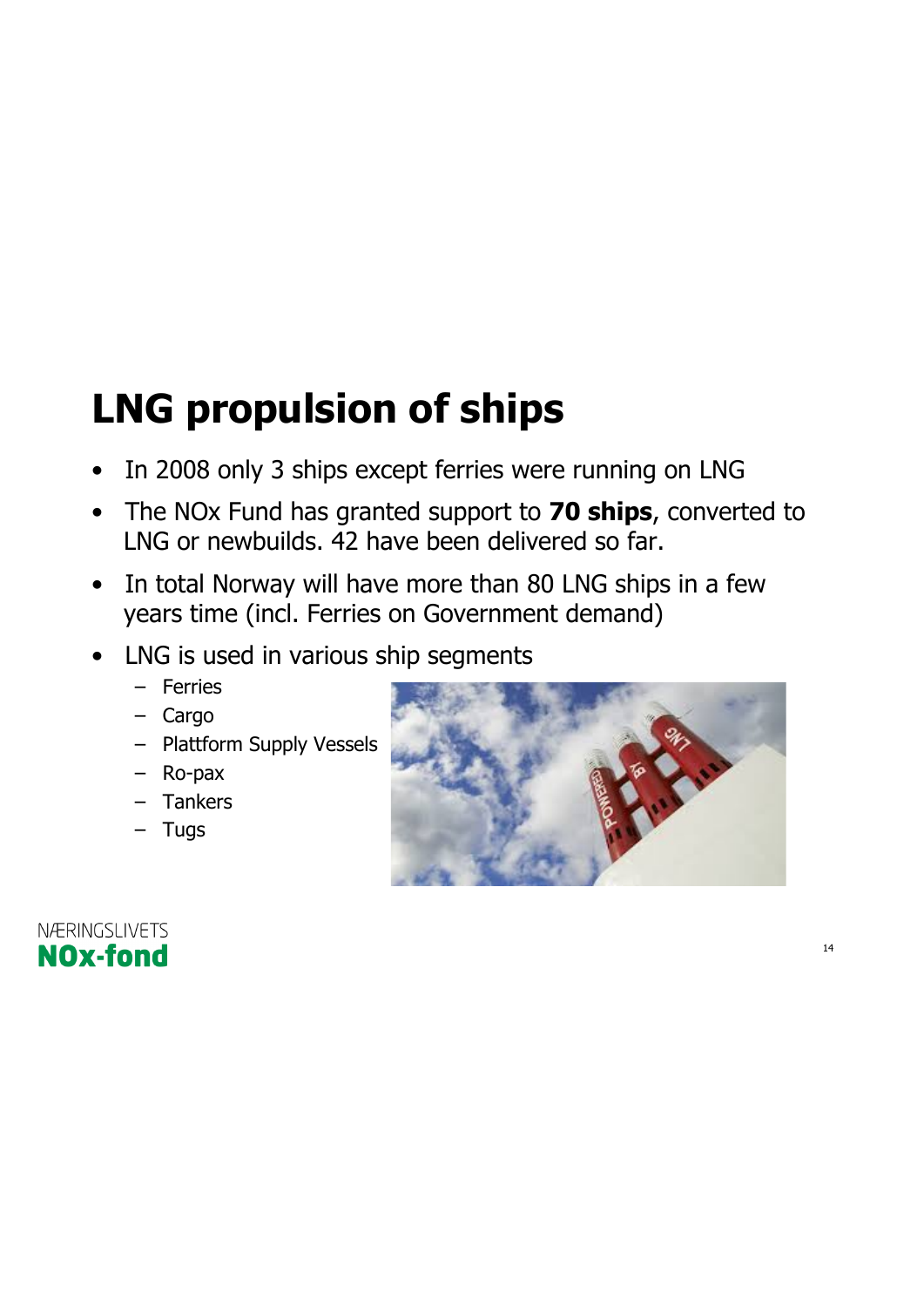#### **NSK's cargo ship "Høydal"**

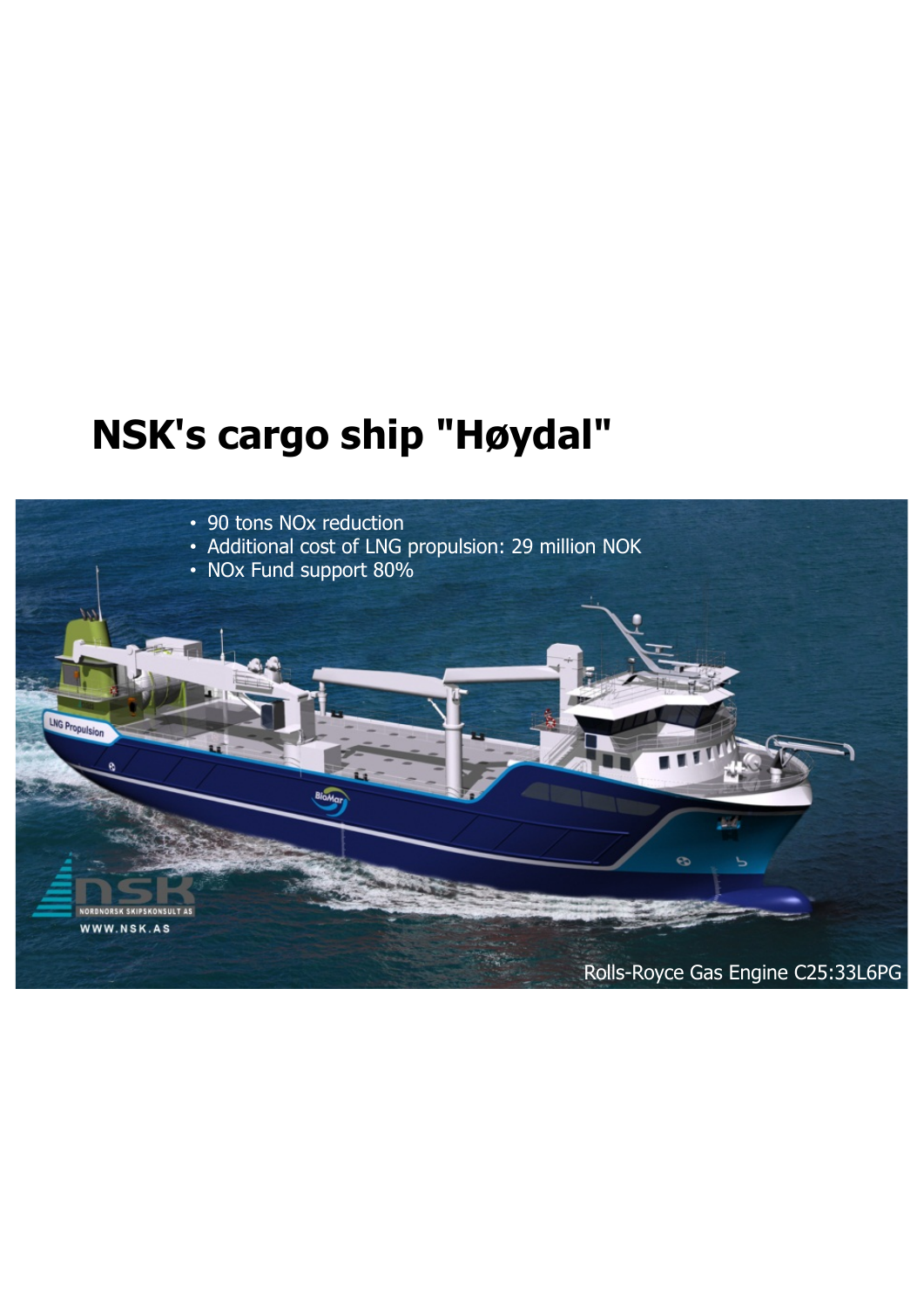## **More ships on LNG**

#### **Viking Prince (PSV)**

- 161 tons of NOx reduction
- 80% support from the fund of LNG costs
- Sister ship Viking Princess





#### **Fjordline ferries x 2**

- 321,8 tons NOx-reduksjon x 2
- Granted 90 million NOK from the NOx-fund x 2 and from EU's TEN-program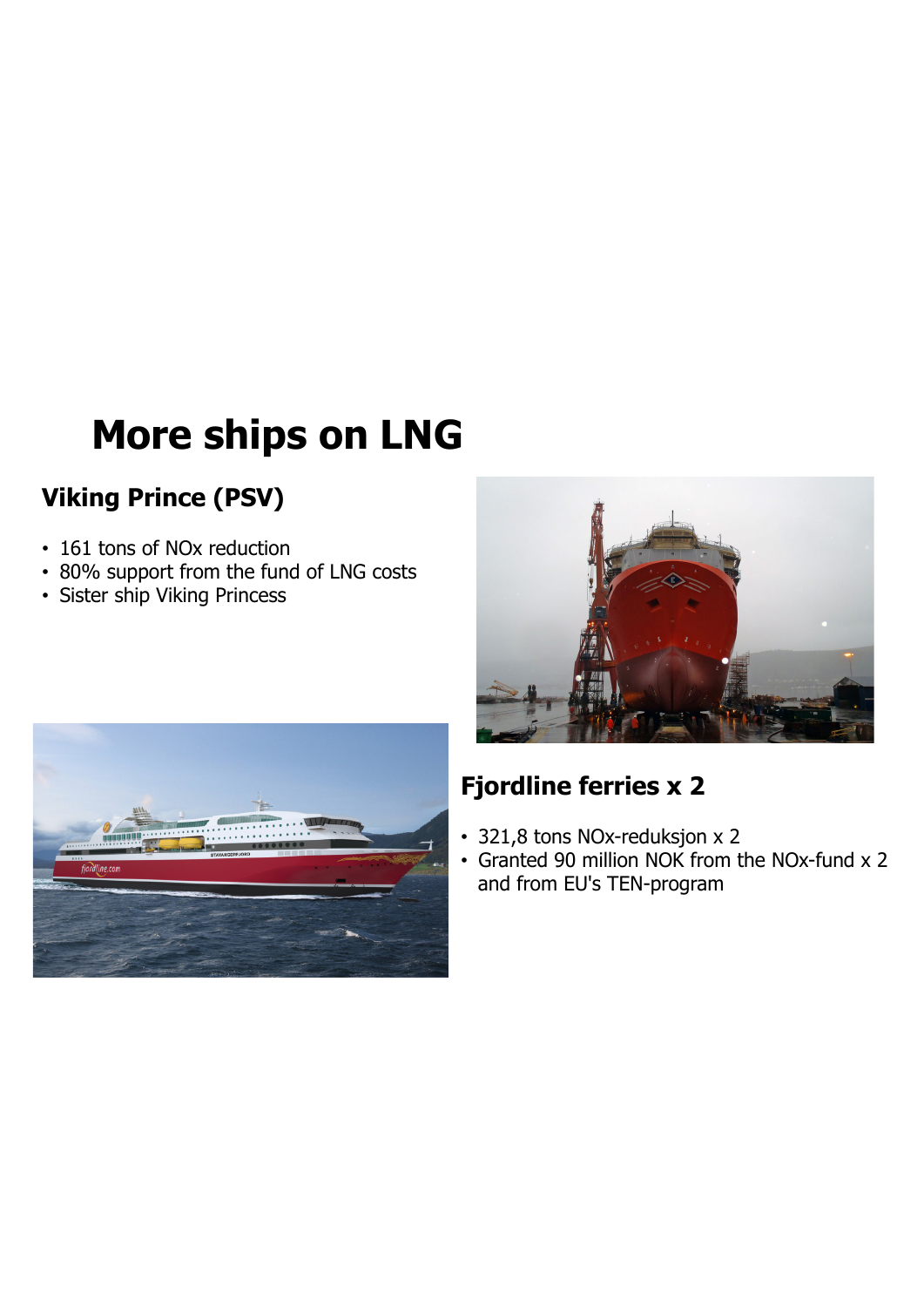## **Development of LNG market in Norway**

- In 2008 only 3 % of maritime fuel used in Norway was LNG
- By 2016 1/4 of maritime fuel used in Norway may be LNG
- The NOx Fund works to improve the functioning of the LNG market in Norway.

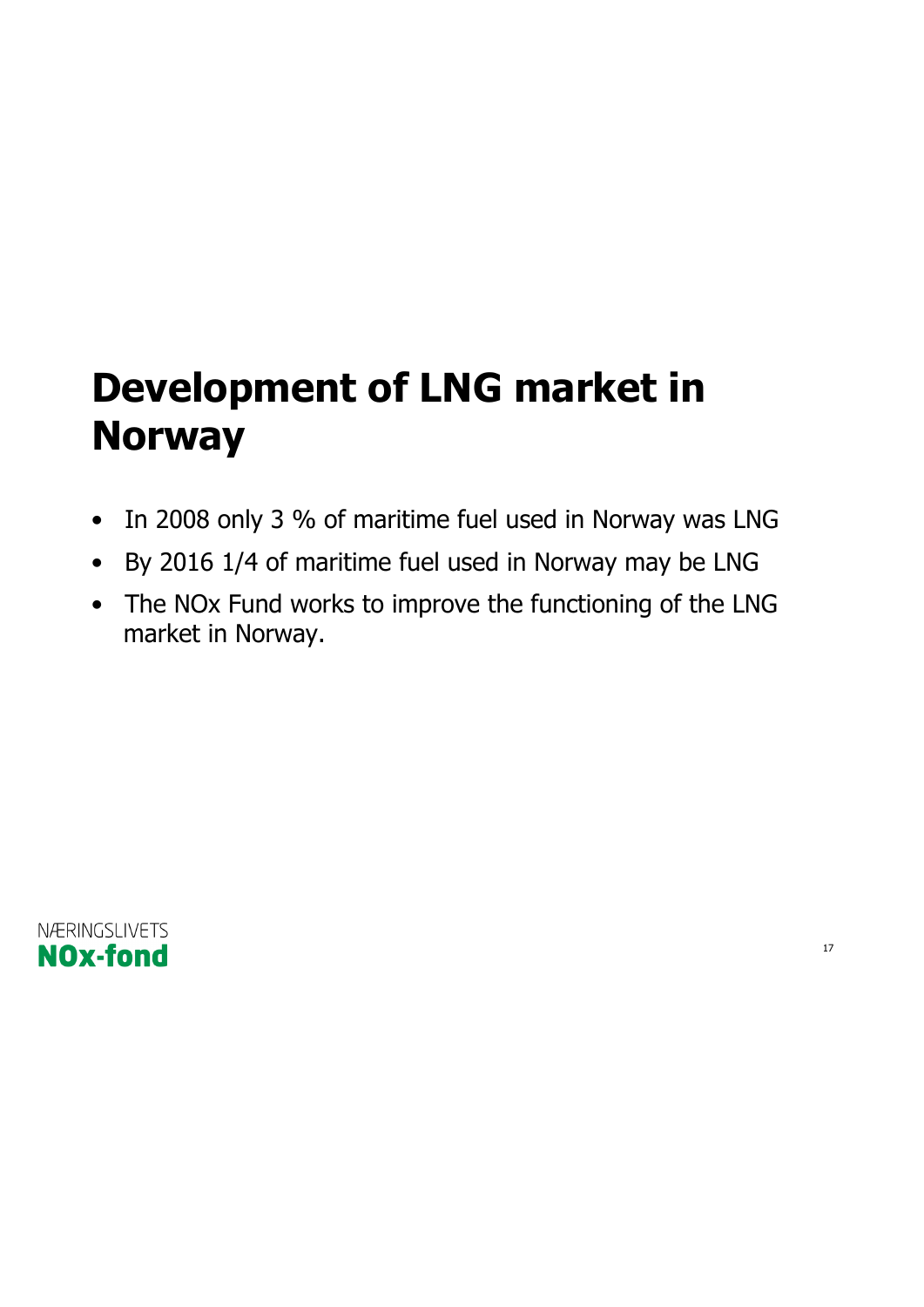

#### **LNG-consumption in Norway 2004-2017**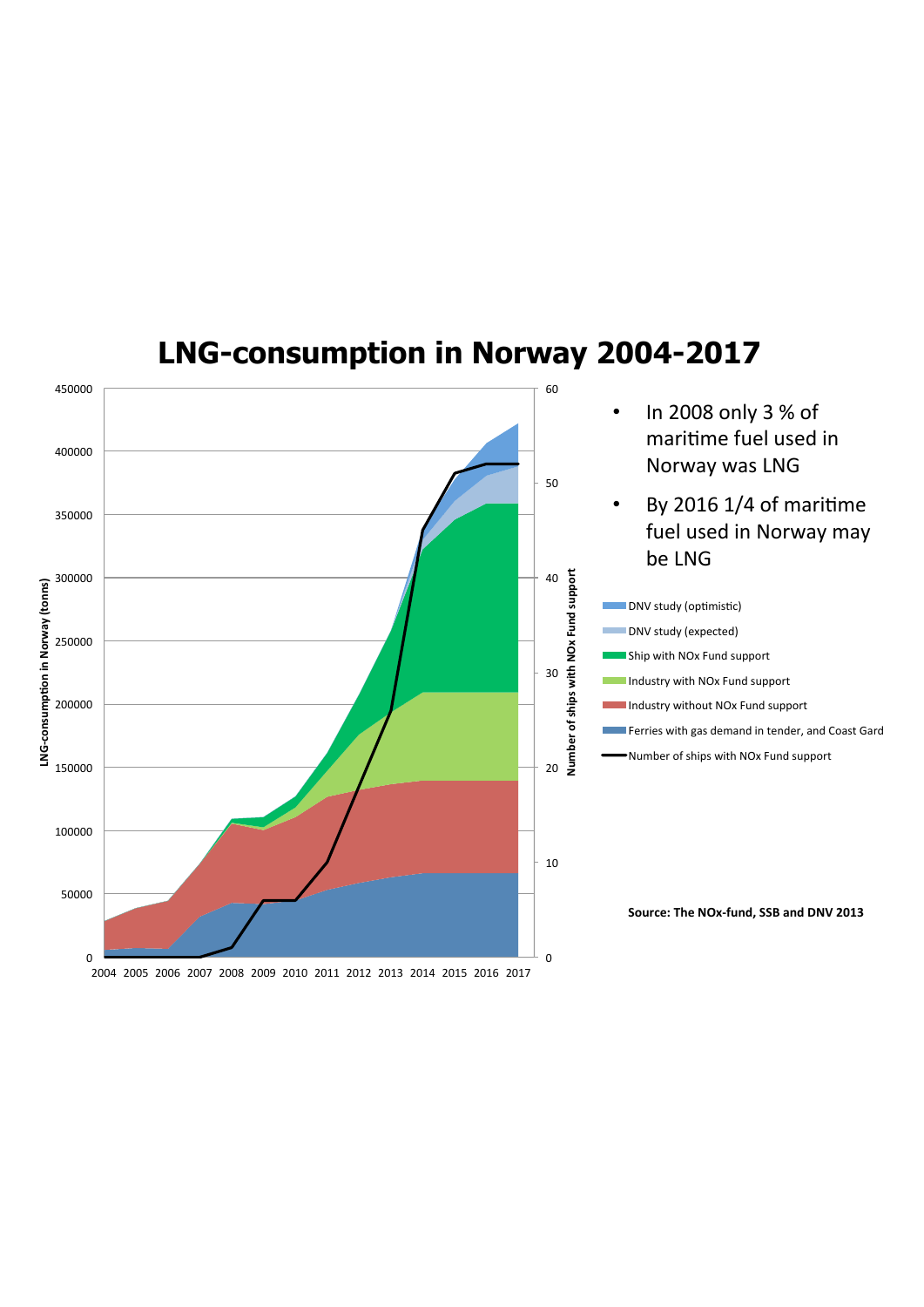

**Costs of distribution of LNG in Norway** 

Sorce: DNV 2013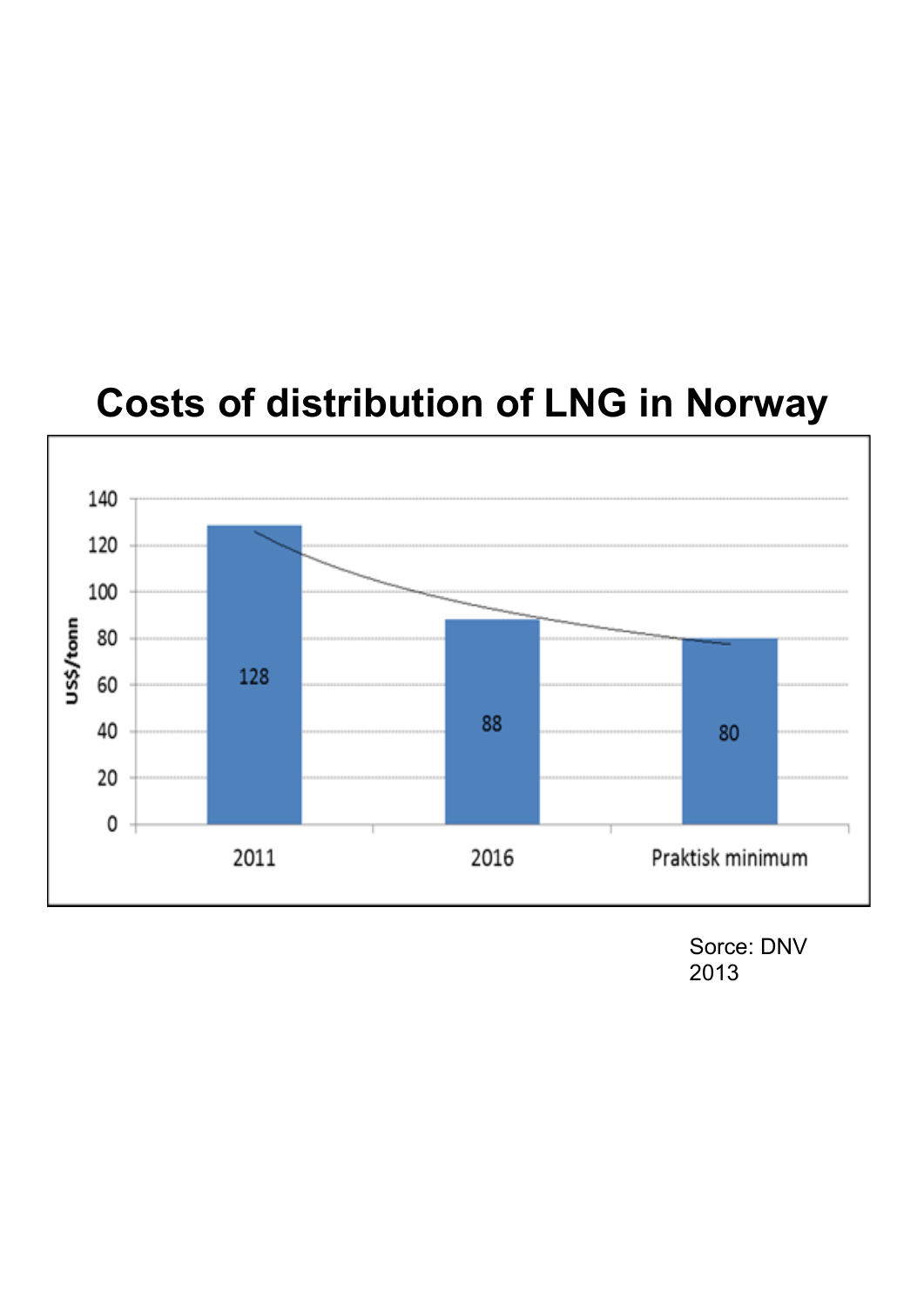## **A typical LNG contract in Norway 2015**

- MGO price X %
- €/MWh differented by harbour
- Local fees for transportation by LNG lorry in Norway

With present price of MGO, X is small Challenging to make LNG economically attractive Large volumes and more competition on the supplier side is also needed

NÆRINGSLIVETS **NOx-fond**